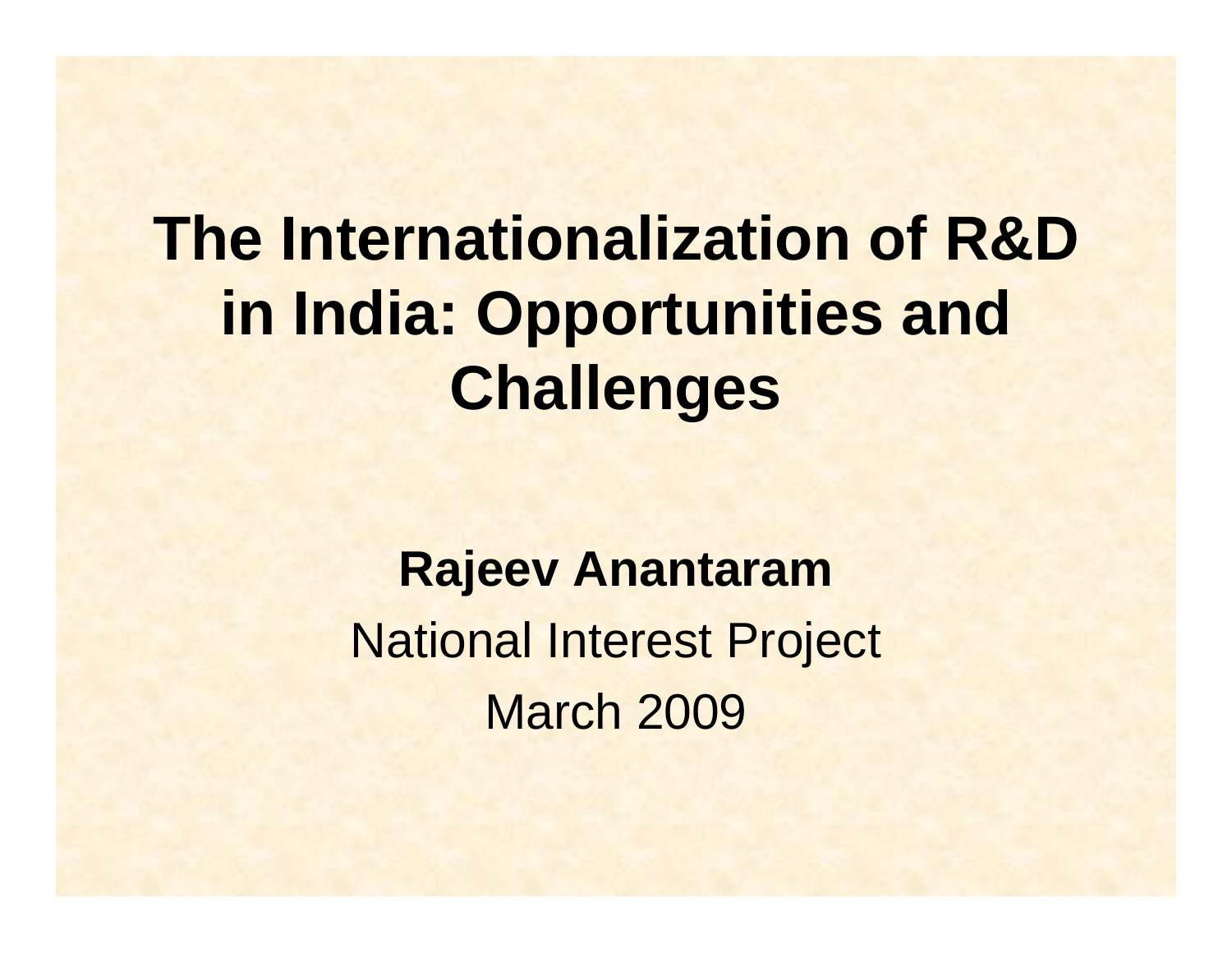### **Context of the Paper**

- Part of the Private Sector Advisory Group constituted by the Ministry of Commerce, Government of India and the Office of the Trade Representative, US.
- Analyzing India's potential to be a global R&D hub
- Paper is largely a context paper because R&D investment in India by MNCs is nascent and is as yet proportionally very small, compared to other parts of the world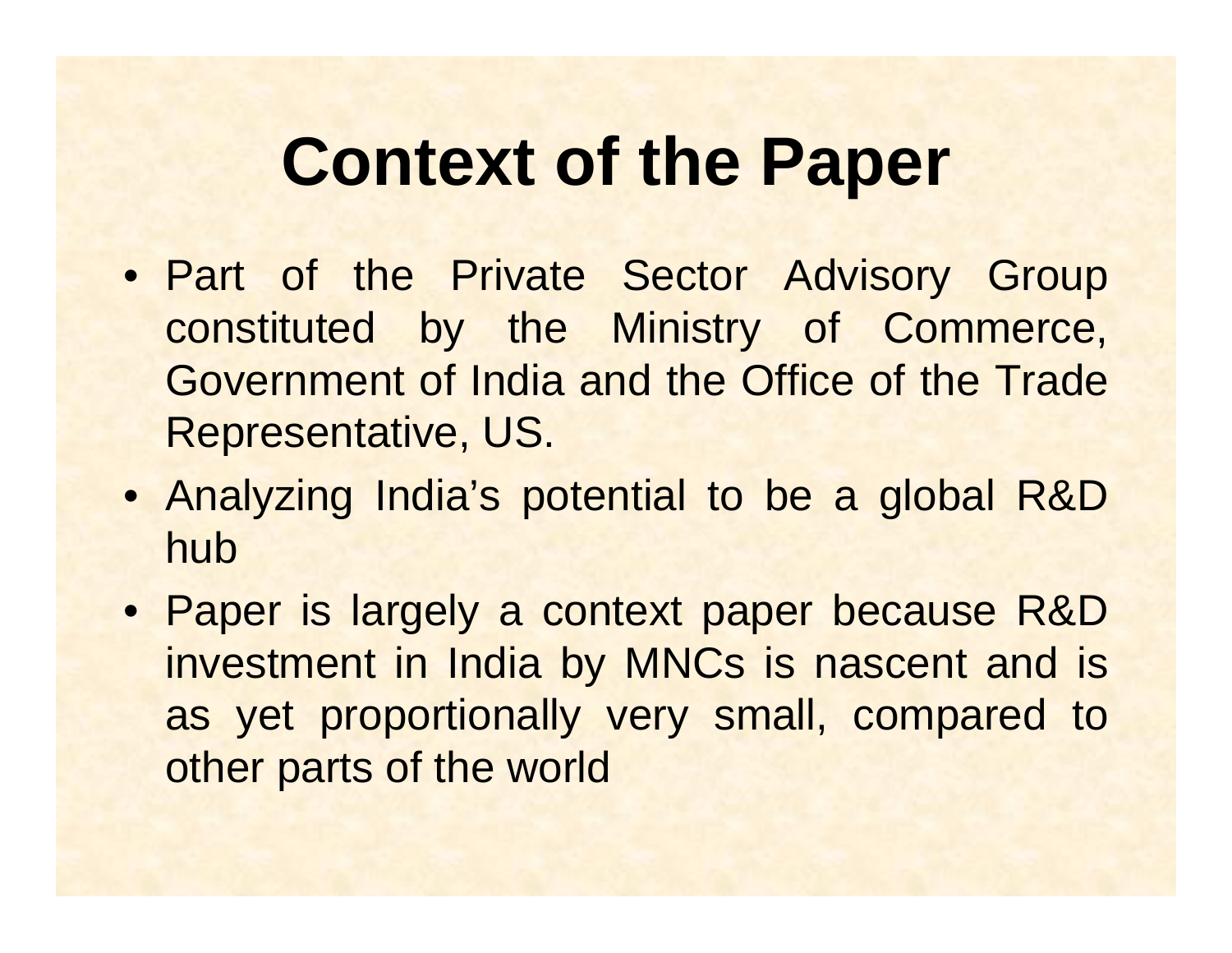#### **Design of the Paper**

- Global Trends in the spatial dispersion of R&D
- Conceptual Framework
- Benchmarking India's Innovation **System**
- Concluding remarks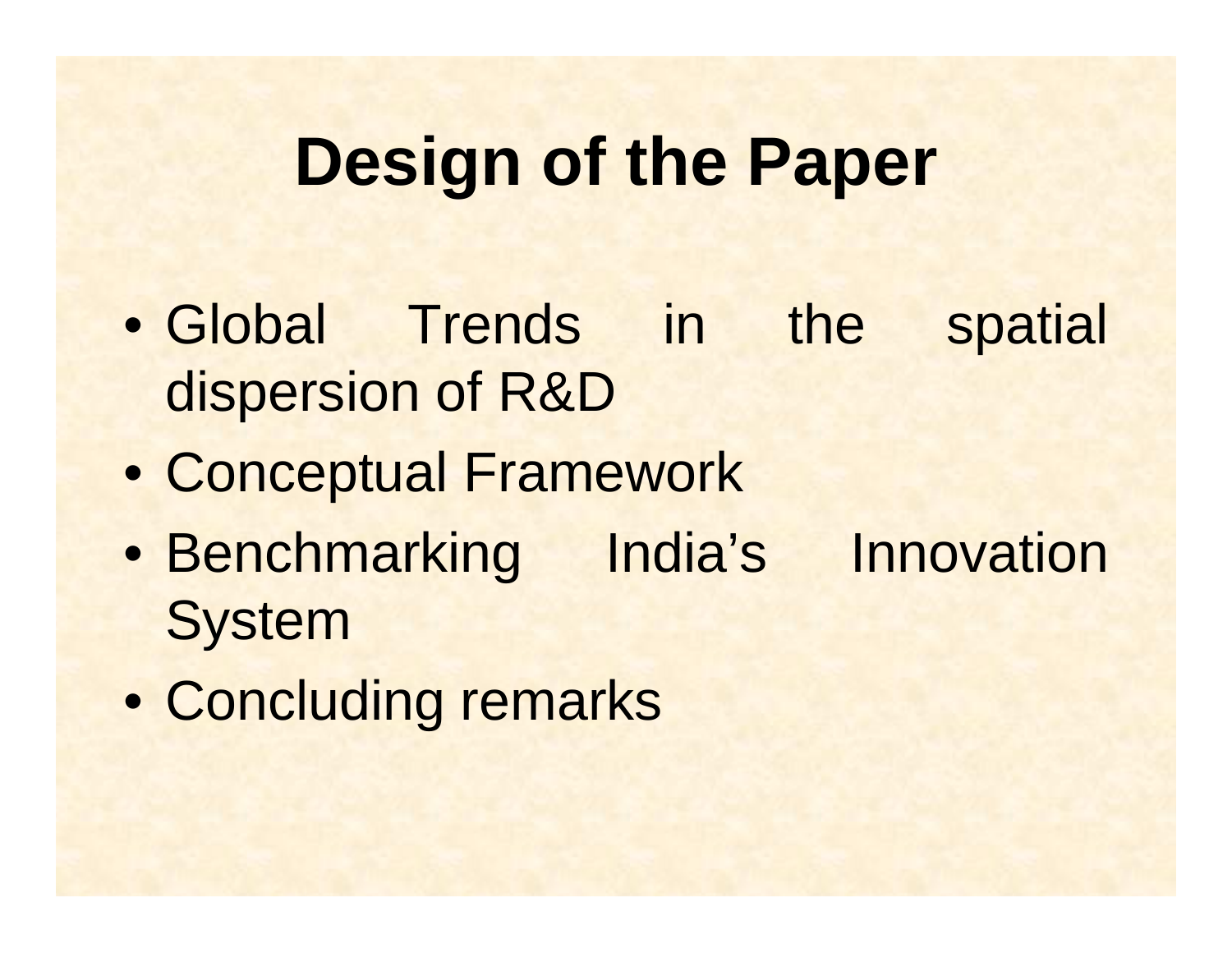# **Global Trends**

- Increasing Share of Global R&D is being carried out by **MNCs,** both in their home countries and internationally
- 700 largest R&D spending firms accounted for 50% of the world's R&D expenditure and about 70% of business R&D (UNCTAD: WIR 2005)
- 80 per cent of this group originated in five countries: US, Japan, Germany, UK and France.
- 296 firms (42%) were US based, 154 (22%) Japan based. EU countries here accounted for 21%.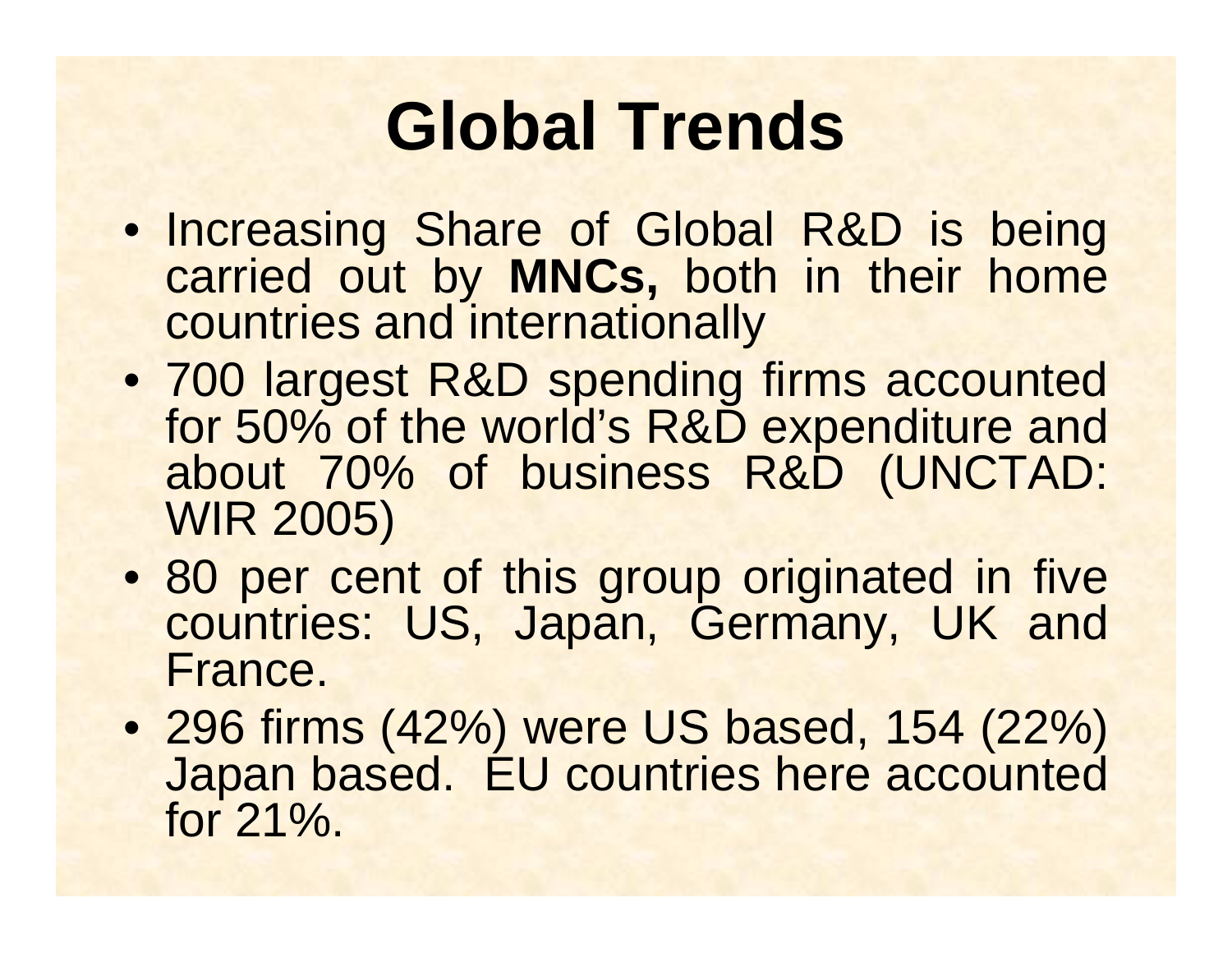### **Global Trends (contd.)**

- Classical model of spatial dispersion of MNC activity has been disturbed: while finance related activities are still largely retained in the home country, R&D is increasingly being moved out, particularly to developing countries.
- UNCTAD survey: EU firms are the most internationalized—spend 40 per cent of their budget overseas, while US and Japanese firms spend close to 24 and 15 per cent overseas respectively.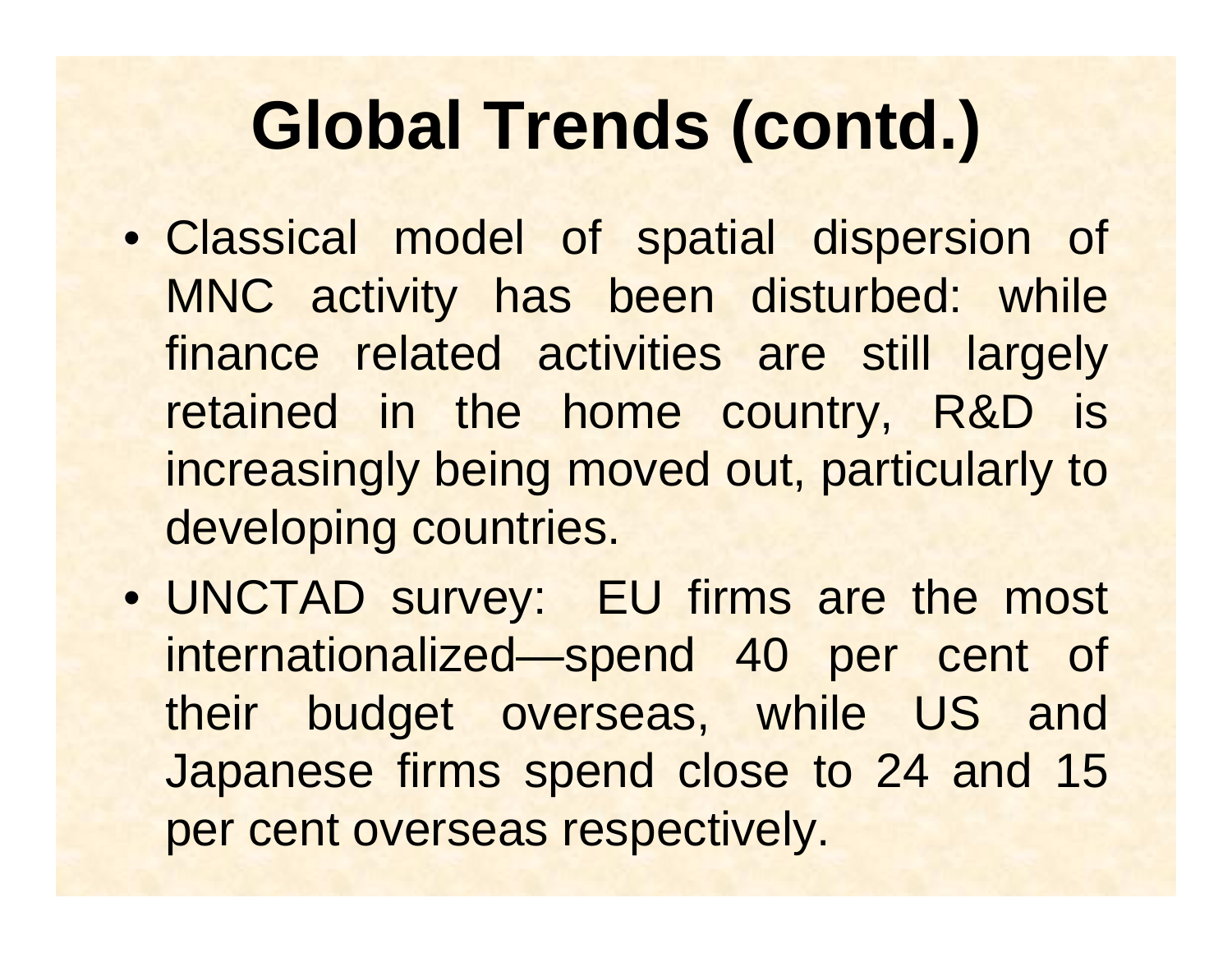#### **Global trends..more**

- Five sectors with the highest levels of internationalization: **Chemicals** (~50%), **pharmaceuticals** (~40%), **electronics** (30%), **IT hardware** (30%), **automotive** (30%).
- Most MNC related activity in R&D performed internationally is *adaptive*.
- Global R&D activity is predominantly located in East and Southeast Asia, India, select countries of Eastern Europe. Rest of the developing world has been largely bypassed.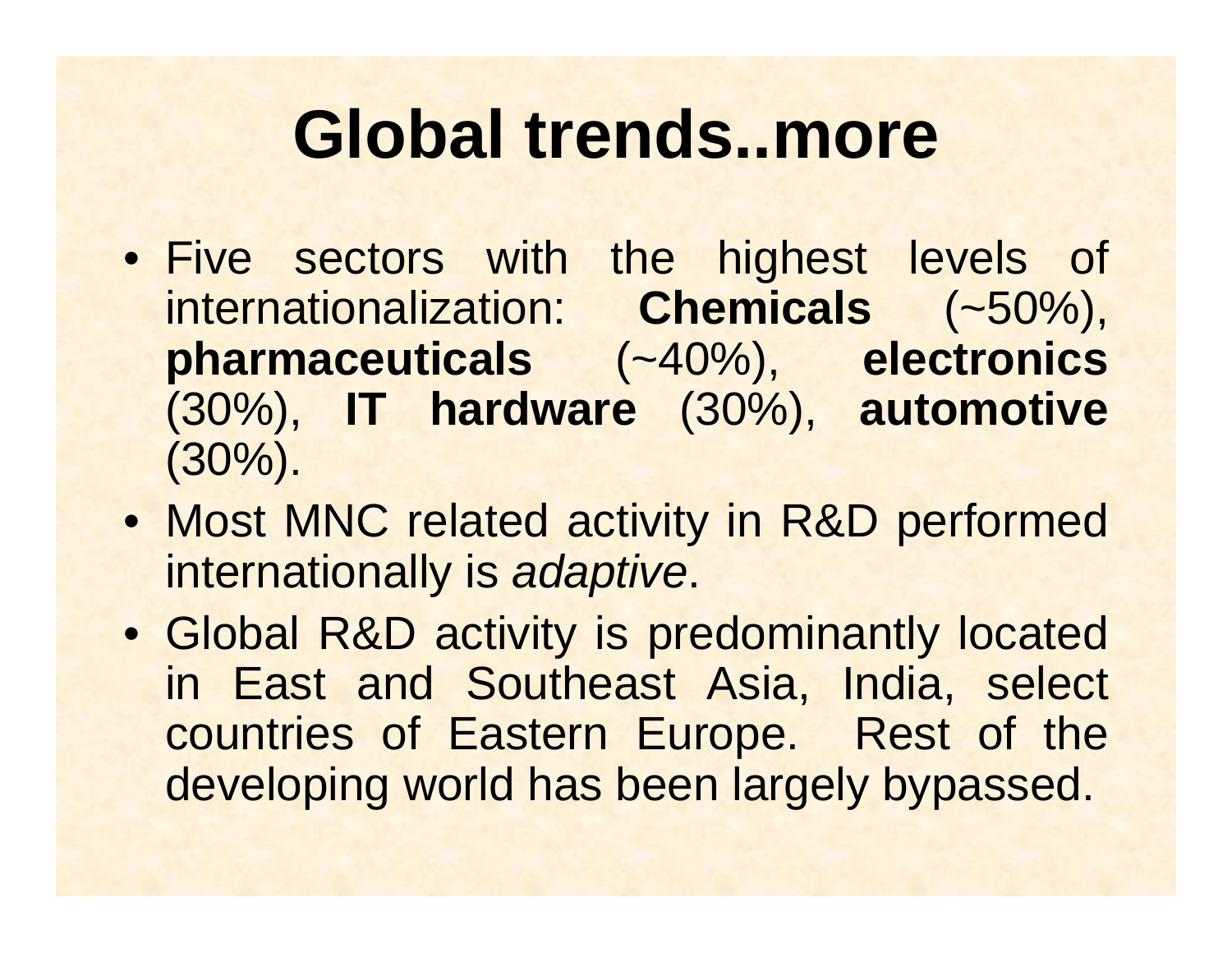# **India as a global R&D hub**

- EIU survey (2004) ranked India as an emerging R&D "hotspot".
- Number of MNCs performing R&D in India has gone up from 100 in 2003 to 300 in 2007. (DST)
- Most R&D in India was in **IT and ITES**, but increasingly chemicals, life sciences and engineering specialties are seeing R&D related activity
- 53% of R&D activity in India was by US based companies.
- However, India does not figure prominently as an attractive destination for R&D in India: 76 per cent is carried out in 3 destinations: EU (59%), Canada (11%) and Japan (6%).
- Of the developing countries, China accounts for 3% followed by Singapore (2.8%), Brazil (1.4%), Mexico (1.3%), South Korea (0.8%)
- India accounts for *merely 0.4%* of US MNC driven R&D expenditure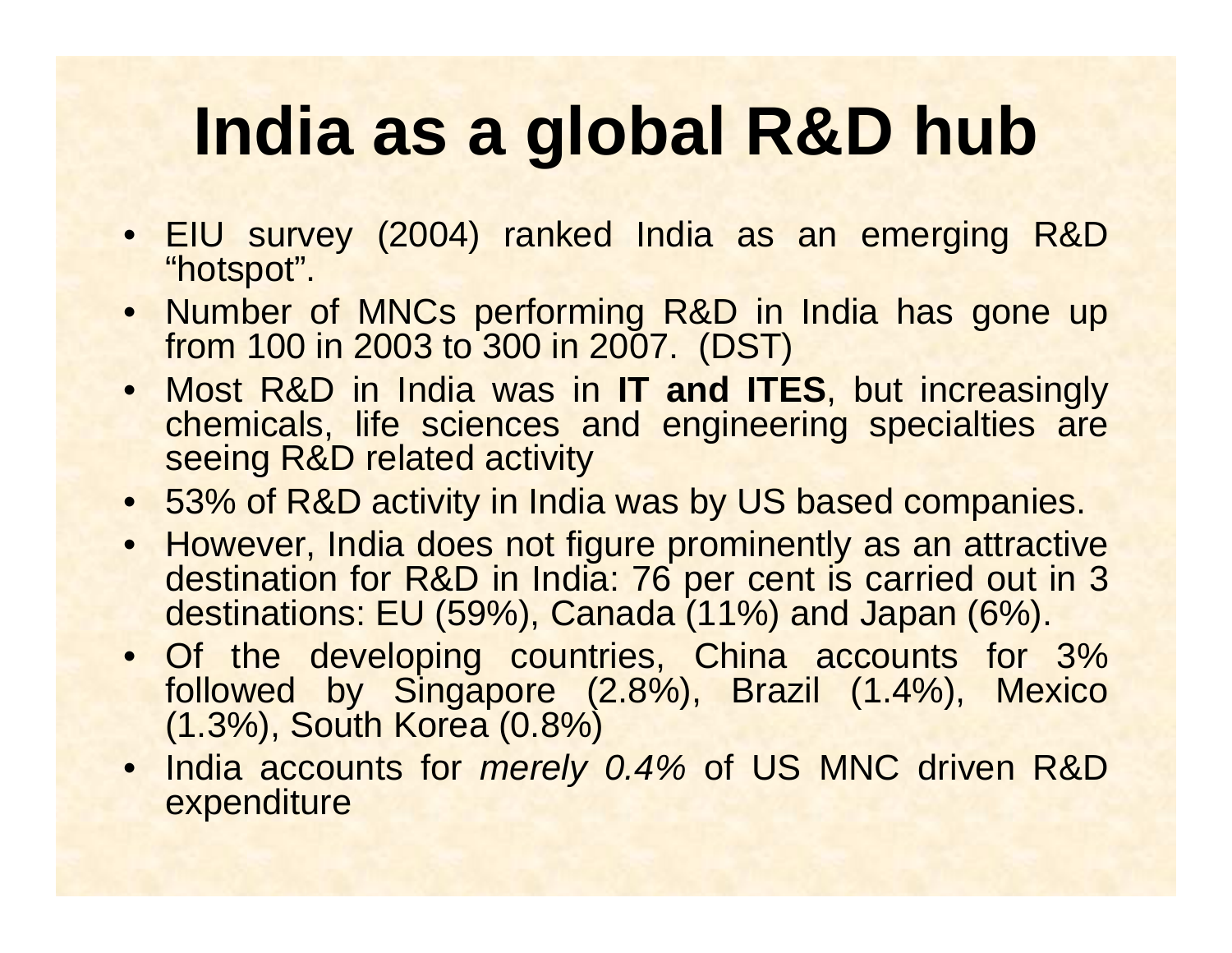# **The Argument for Internationalization**

- Discourse on internalization of R&D closely mirrors that of FDI; i.e anchored in the 'eclectic' paradigm
- FDI is the most important form through which R&D is taking place, though there are other forms such as technology alliances, R&D joint ventures, R&D consortia university-industry linkages as well.
- UNCTAD bifurcated factors motivating FDI as 'push' and 'pull'. 'Push' factors are essentially **global** in nature, while 'pull' factors are **country specific.**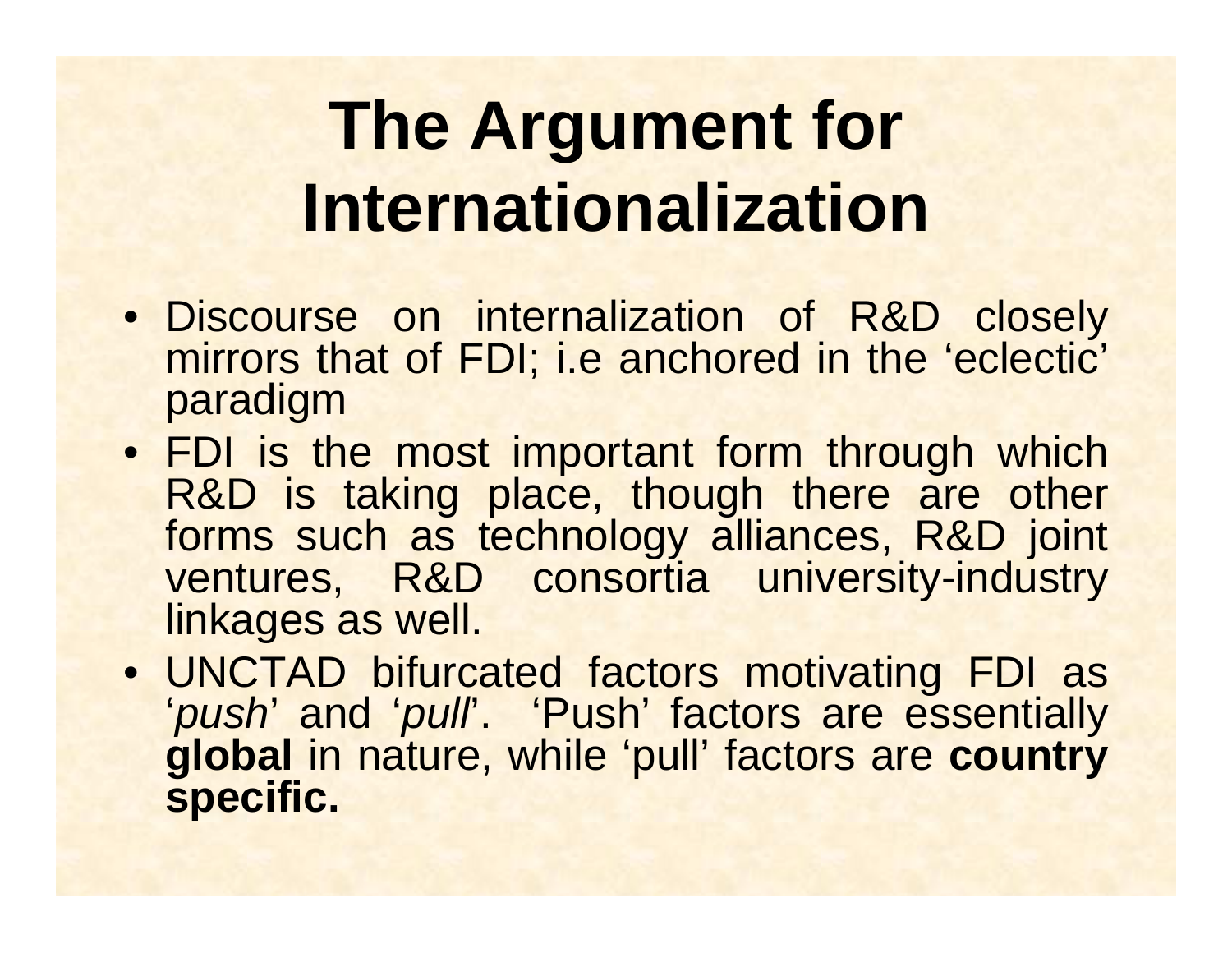# **Push Factors (global)**

- Increasing technological intensity of products
- Global business environment has liberalized and has brought about an increase in competitive pressures to innovate fast and at the lowest possible cost
- Decreasing life cycles of products and increasing R&D costs
- Need to supply large and fast growing markets and be as close to the global manufacturing bases
- Increasing modularity of Products (Prencipe & Hobday (2003)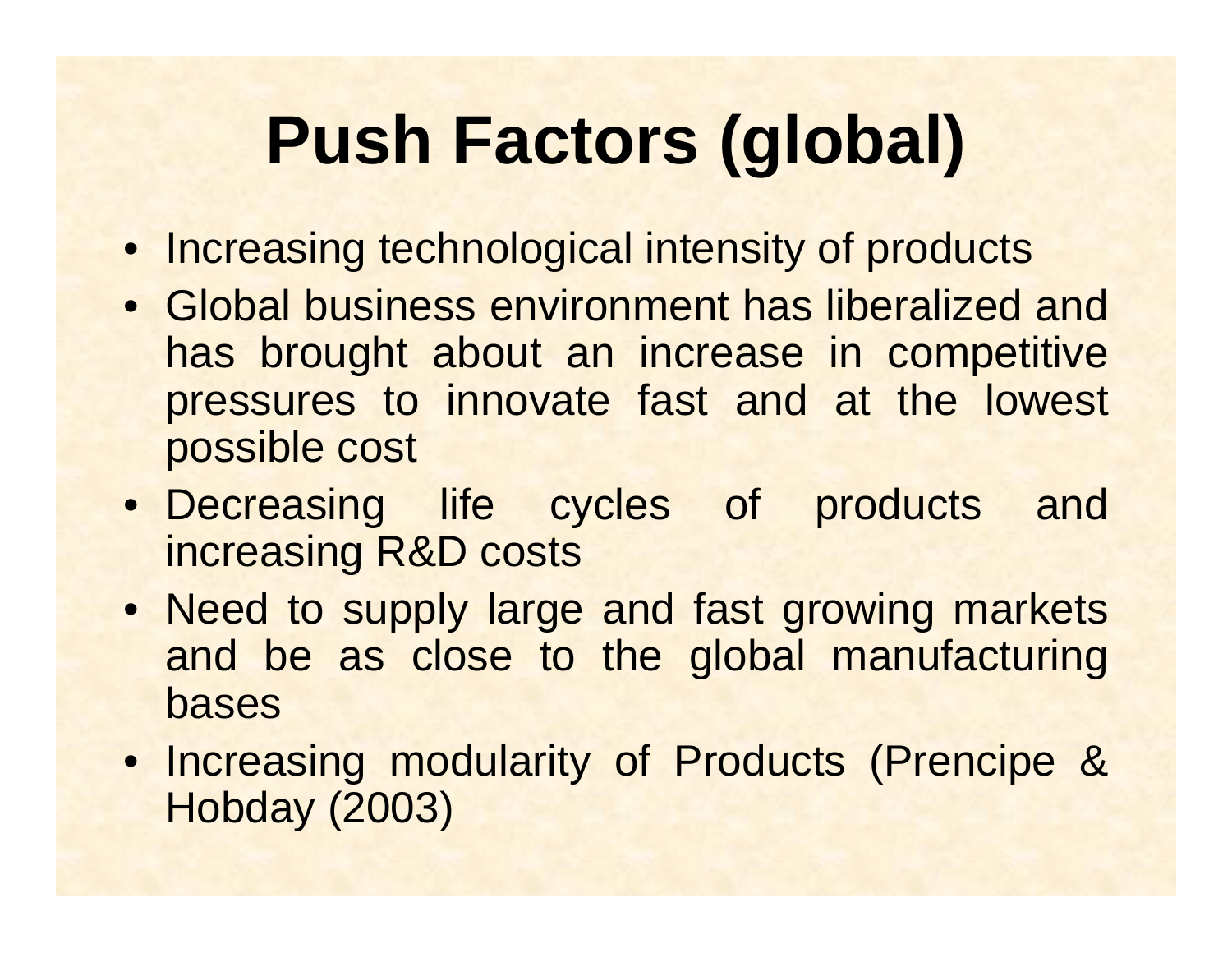### **Pull Factors (country specific)**

- Availability of scientific and engineering skills at competitive wages
- Increased globalization of manufacturing processes
- Fast growing and increasingly discriminating markets.
- Circular movement of nationals—The New Argonauts: Saxenian (2004)
- National Innovation Systems (Lundvall, Nelson) focused on linkages between various actors in the S&T system of a country (private firms, universities, government laboratories, think tanks, consulting firms)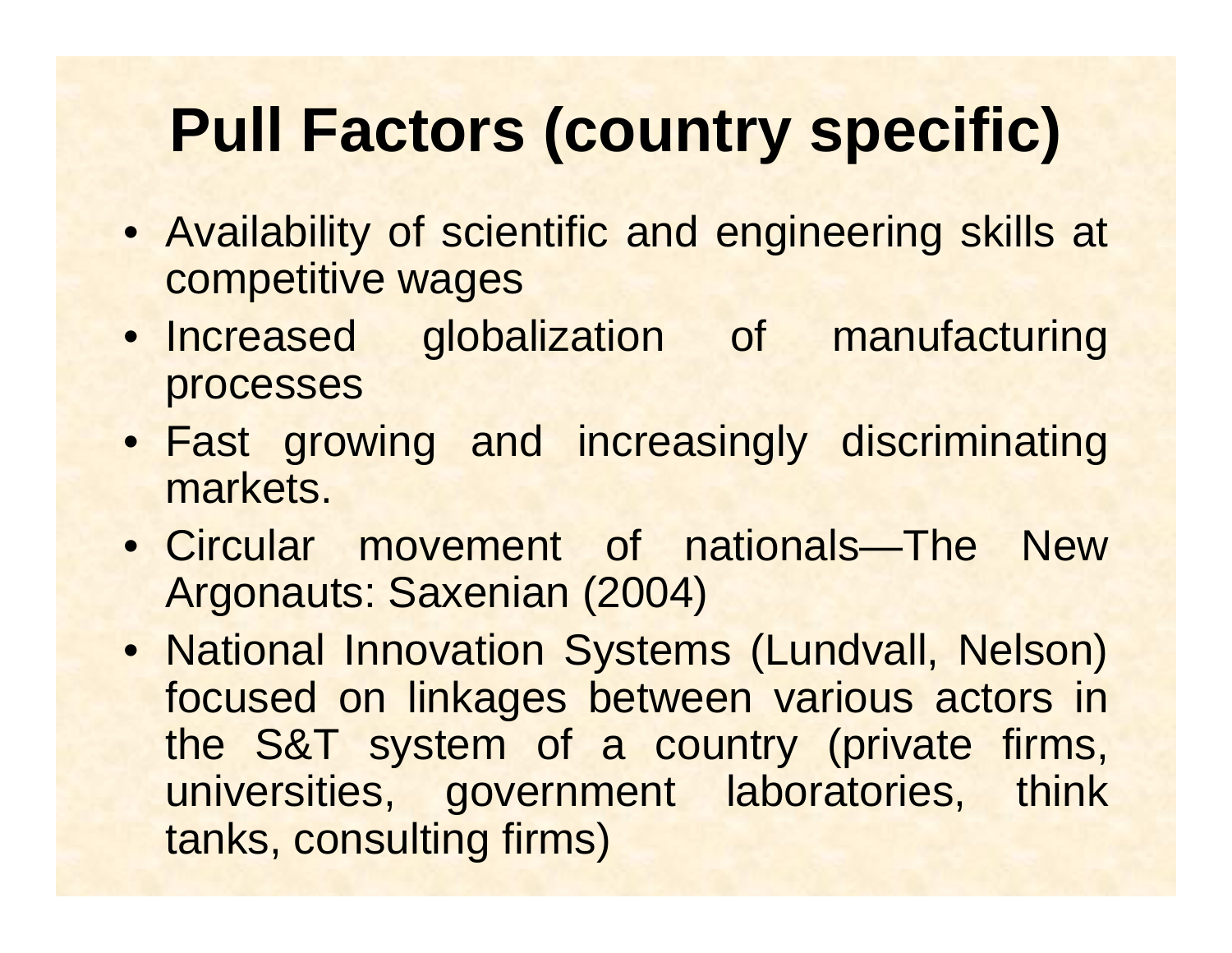# **The Ecosystem of Innovation in India**

- S&T has always been central to development but innovation as the principal engine of growth is a recent addition to the policy discourse.
- Competitiveness Index (world economic Forum, 2005) placed India 55<sup>th</sup> out of 104 countries: Korea (29) and China (46)
- Policy Initiatives: Science Policy Resolution (1958), Technology Policy resolution (1983), Science, Technology & Innovation Policy resolution (2003).
- STI Policy resolution (2003) most comprehensive and includes: enhancing S&T governance and investment, developing S&T infrastructure, finding new funding mechanisms for basic research, developing human resources, increasing industry and scientific R&D, strengthening generation and management of intellectual property.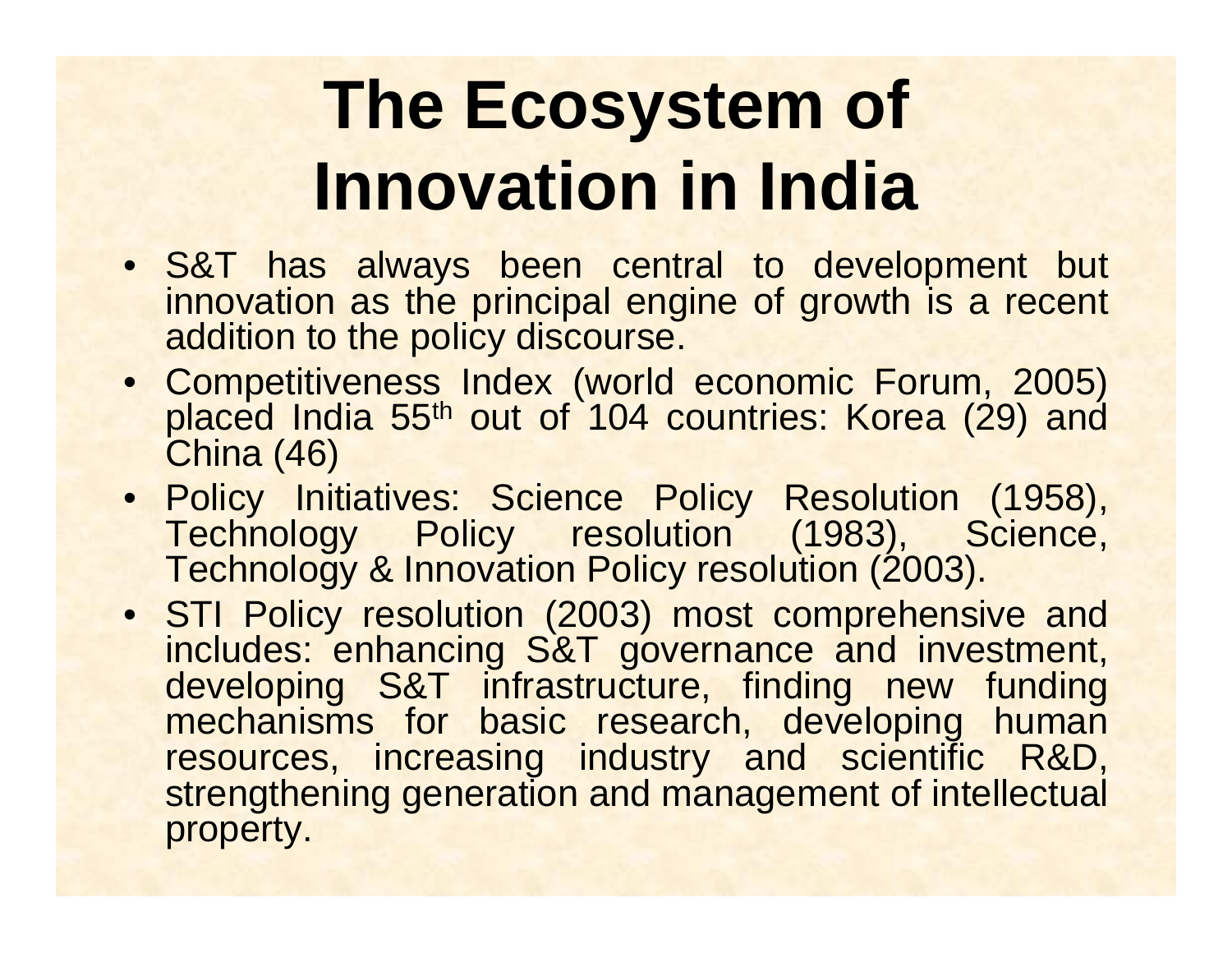# **Pull Factors in the Indian Context**

- Availability of a critical mass of human capital at relatively low wages
- Infrastructure (especially in telecommunications)
- Institutional Framework
- Government Policy
- Market Size and proximity to International Markets.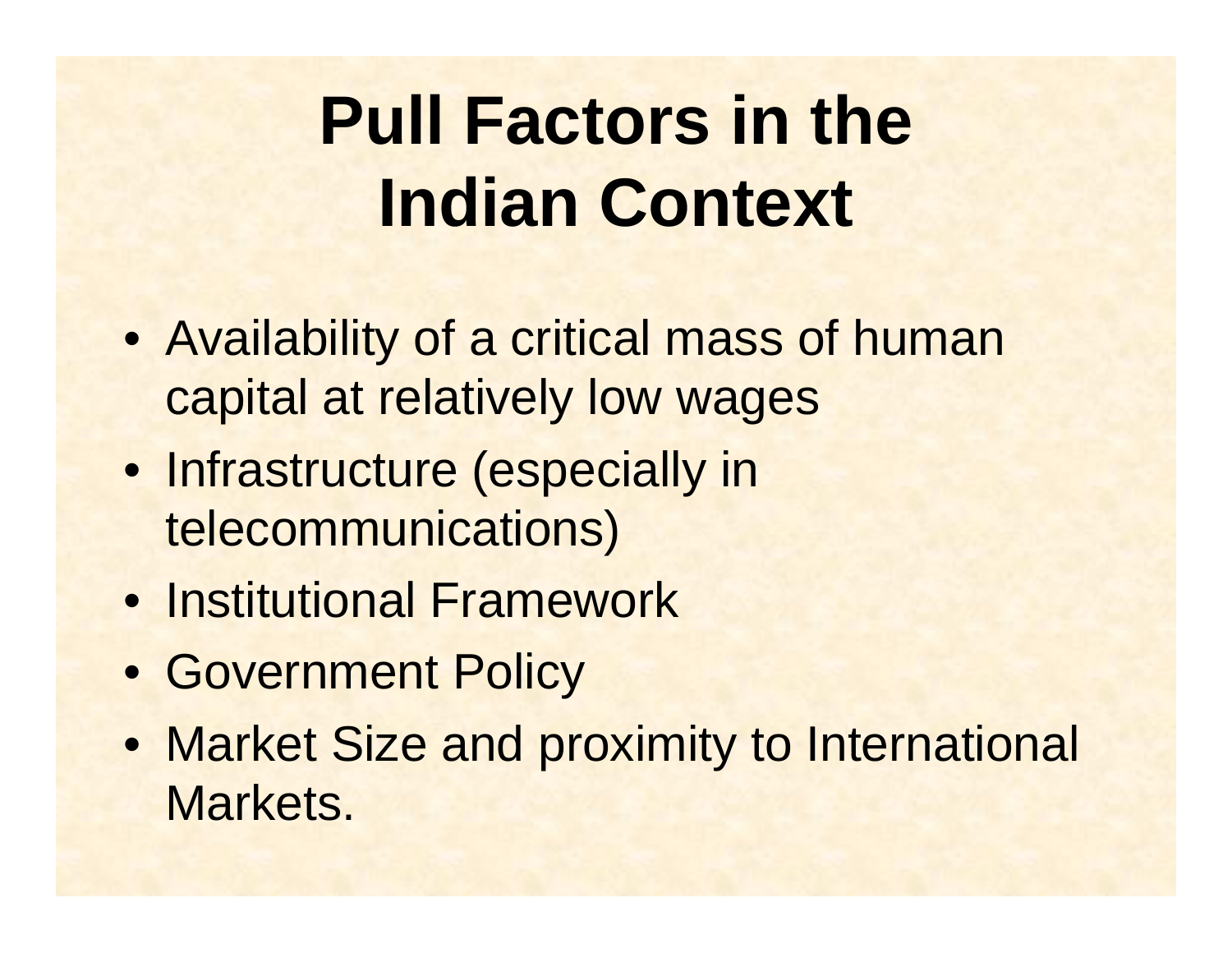#### **Estimated R&D Activity by Stakeholders (2006)**

| <b>Stakeholders</b>                                           | <b>Basic</b><br><b>Research</b> | <b>Applied</b><br><b>Research</b> | <b>Product</b><br><b>Development</b> | <b>Process</b><br><b>Development</b> |  |
|---------------------------------------------------------------|---------------------------------|-----------------------------------|--------------------------------------|--------------------------------------|--|
| Government, public enterprises<br>and economic institutions   | <b>Medium</b>                   | <b>Medium</b>                     | Low                                  | Low                                  |  |
| <b>Domestic Companies</b>                                     | Low                             | Low                               | <b>Medium</b>                        | <b>High</b>                          |  |
| <b>Foreign companies</b>                                      | Low                             | Low                               | <b>Medium</b>                        | <b>High</b>                          |  |
| <b>By Sector</b>                                              |                                 |                                   |                                      |                                      |  |
| <b>ICT</b>                                                    | Low                             | Low                               | <b>Medium</b>                        | <b>High</b>                          |  |
| <b>Life Sciences</b>                                          | Low                             | Low                               | <b>Medium</b>                        | <b>High</b>                          |  |
| <b>Engineering and related Industries</b>                     | Low                             | Low                               | <b>Medium</b>                        | <b>Medium</b>                        |  |
| <b>Space</b>                                                  | <b>Medium</b>                   | <b>Medium</b>                     | <b>Medium</b>                        | <b>Medium</b>                        |  |
| <b>Agriculture, Chemicals and</b><br><b>Material sciences</b> | <b>Medium</b>                   | <b>Medium</b>                     | <b>Medium</b>                        | <b>Medium</b>                        |  |
| Other R&D and knowledge<br>processing industry                | Low                             | Low                               | <b>Medium</b>                        | <b>High</b>                          |  |

*Source: Raja M. Mitra; India's Emergence as a Global R&D Center; Working Paper: R: 2007*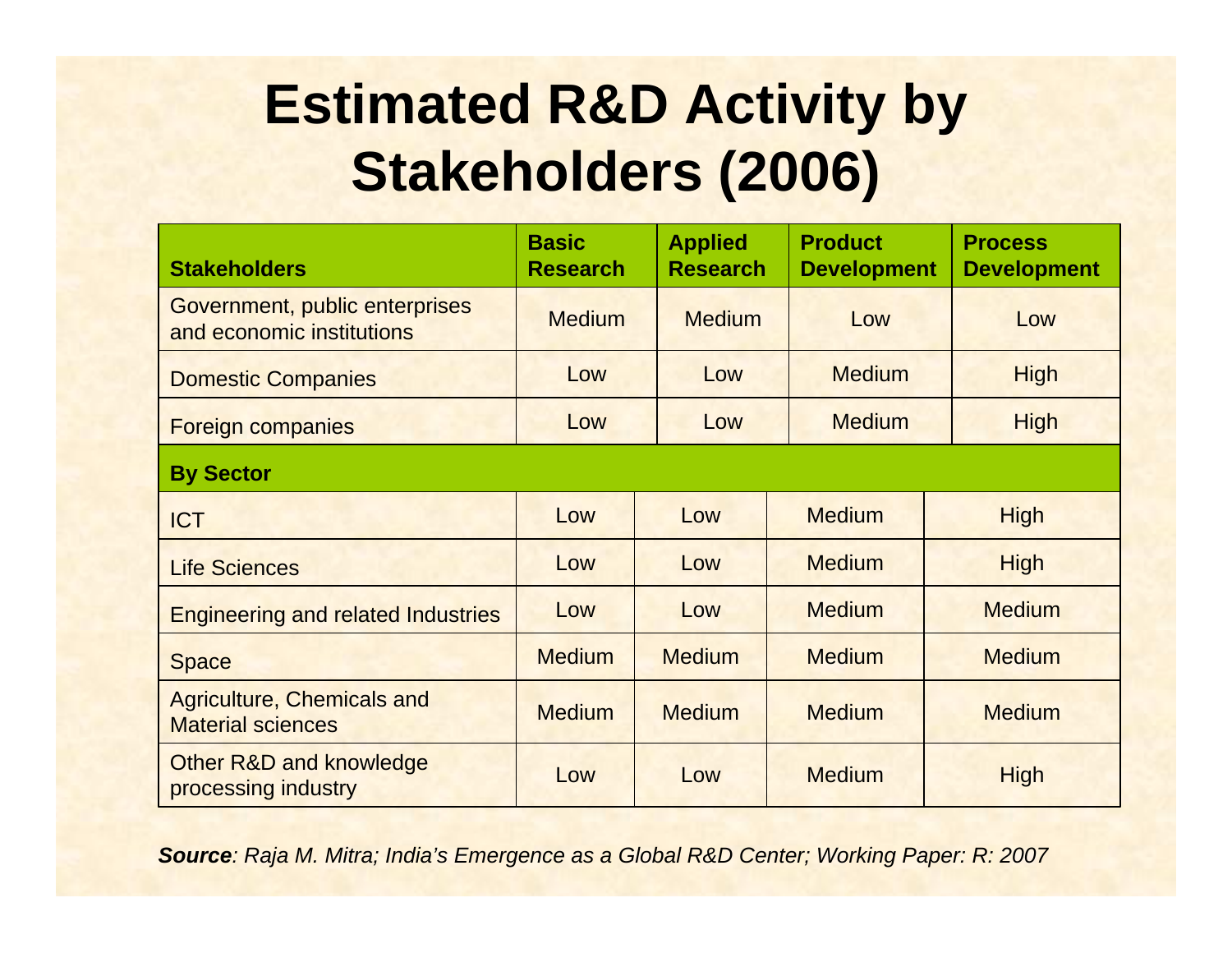### **R&D as % of GDP**

| <b>COUNTRY</b>       | 1996     | 2001 | 2006    |
|----------------------|----------|------|---------|
| <b>INDIA</b>         | 0.65     | 0.75 | 0.89    |
| <b>CHINA</b>         | 0.57     | 0.95 | 1.42    |
| <b>BRAZIL</b>        | 0.72     | 0.96 | $0.82*$ |
| <b>SOUTH KOREA</b>   | 2.42     | 2.59 | 3.23    |
| <b>SOUTH AFRICA</b>  | $0.6***$ | 0.73 | $0.92*$ |
| <b>RUSSIA</b>        | 0.01     | 1.18 | 1.08    |
| <b>UNITED STATES</b> | 0.03     | 2.76 | 2.61    |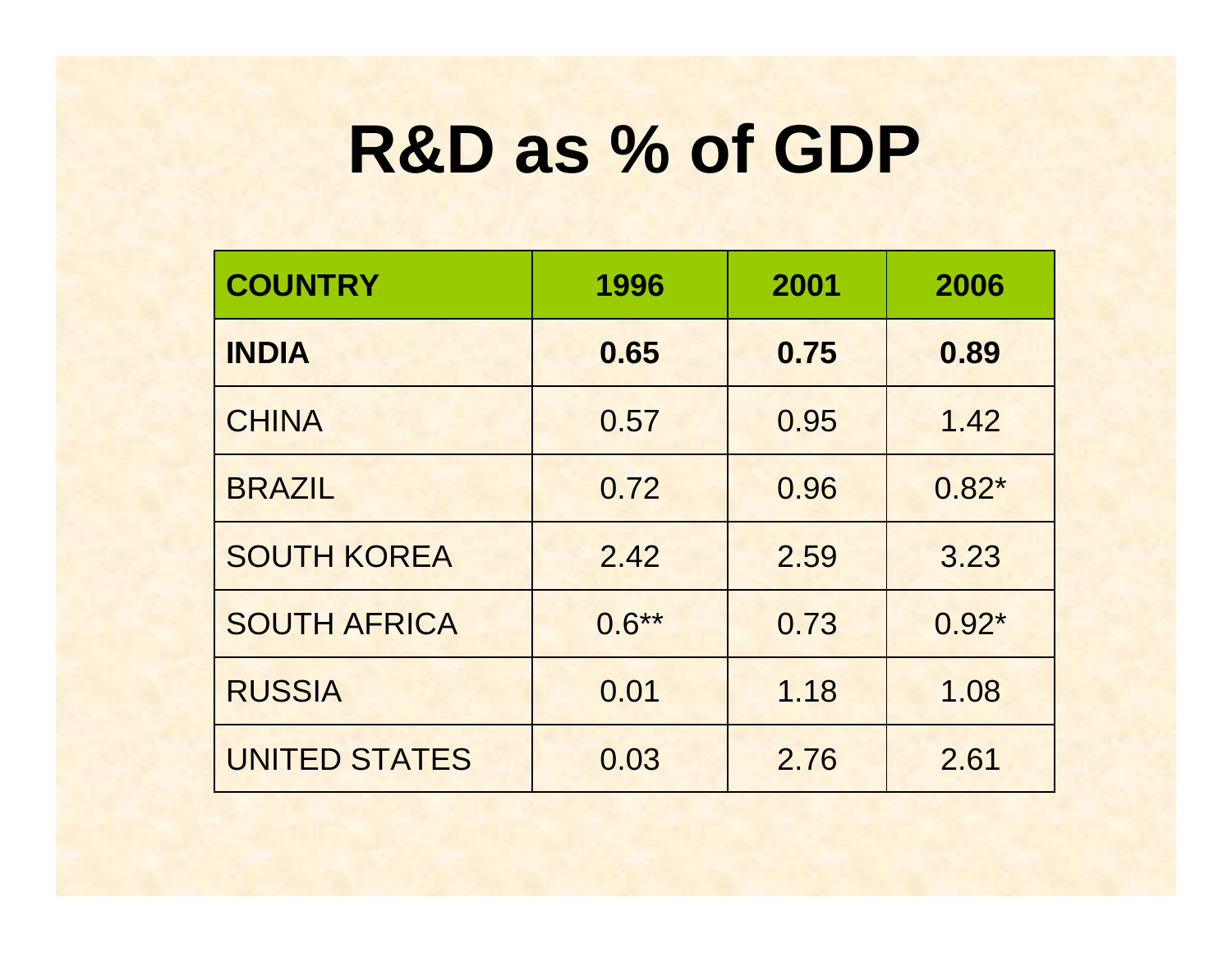### **Intellectual Property Rights Regime in India**

- Patent ACT (1970) being modified in a series of steps since 1994 to make it more compliant with international agreements
- First reform took place in 1994 with rights of shareholders and punishments for infringement of copyright clearly documented.
- Legislation was primarily directed at pharmaceuticals but has been extended to include other sectors as well.
- IPR regime remains a work in progress with key concerns being inadequate protection for copyrights, trademarks & patents; lack of protection against unfair commercial use of undisclosed test data by pharmaceutical companies, limitations in connection with piracy of software.
- *Reference : Bruce Abramson's detailed study (2006) by World Bank*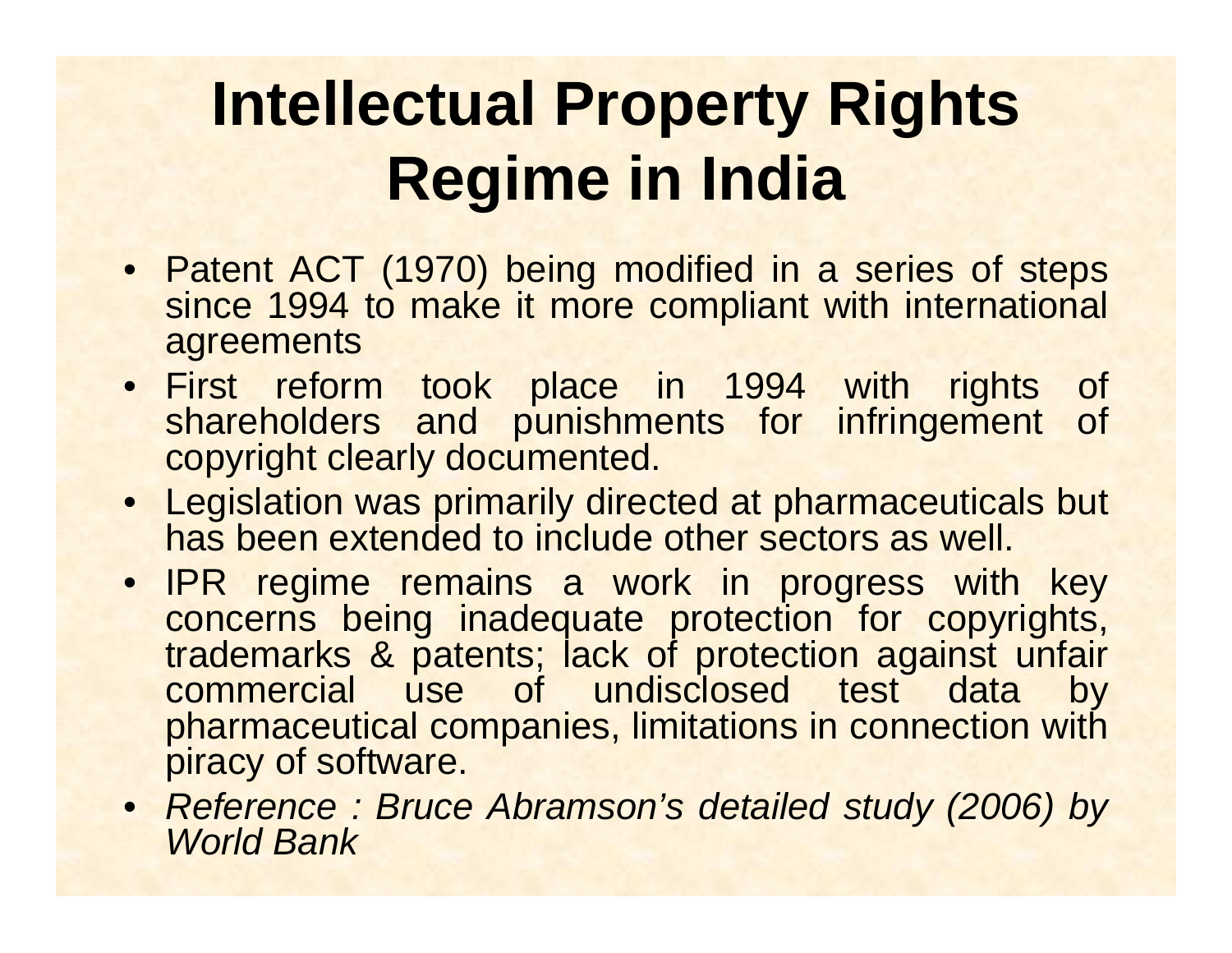#### **Impact of MNC activity in India**

- Generally positive. However it still remains largely adaptive in that it involves modifying mature, largely standardized technology developed elsewhere.
- Mostly in IT/ITES, but life sciences and pharmaceuticals are increasingly attracting attention.
- Three main forms through which global R&D in India takes place: *in-house research, collaboration, contract research.*
- Too nascent for any distinct trend to be seen: However some studies highlight sector specific effects: Feinberg & Majumdar (2001): benefits of R&D activity by MNCs accrued more to other MNCs but not to local firms.
- Patibadla & Sanyal: larger firms with greater domestic ownership, with more extensive buying and selling operations in the domestic market did better than those with larger FDI component. Too, firms that could benefit from the economies of agglomeration did better than spatially isolated firms.